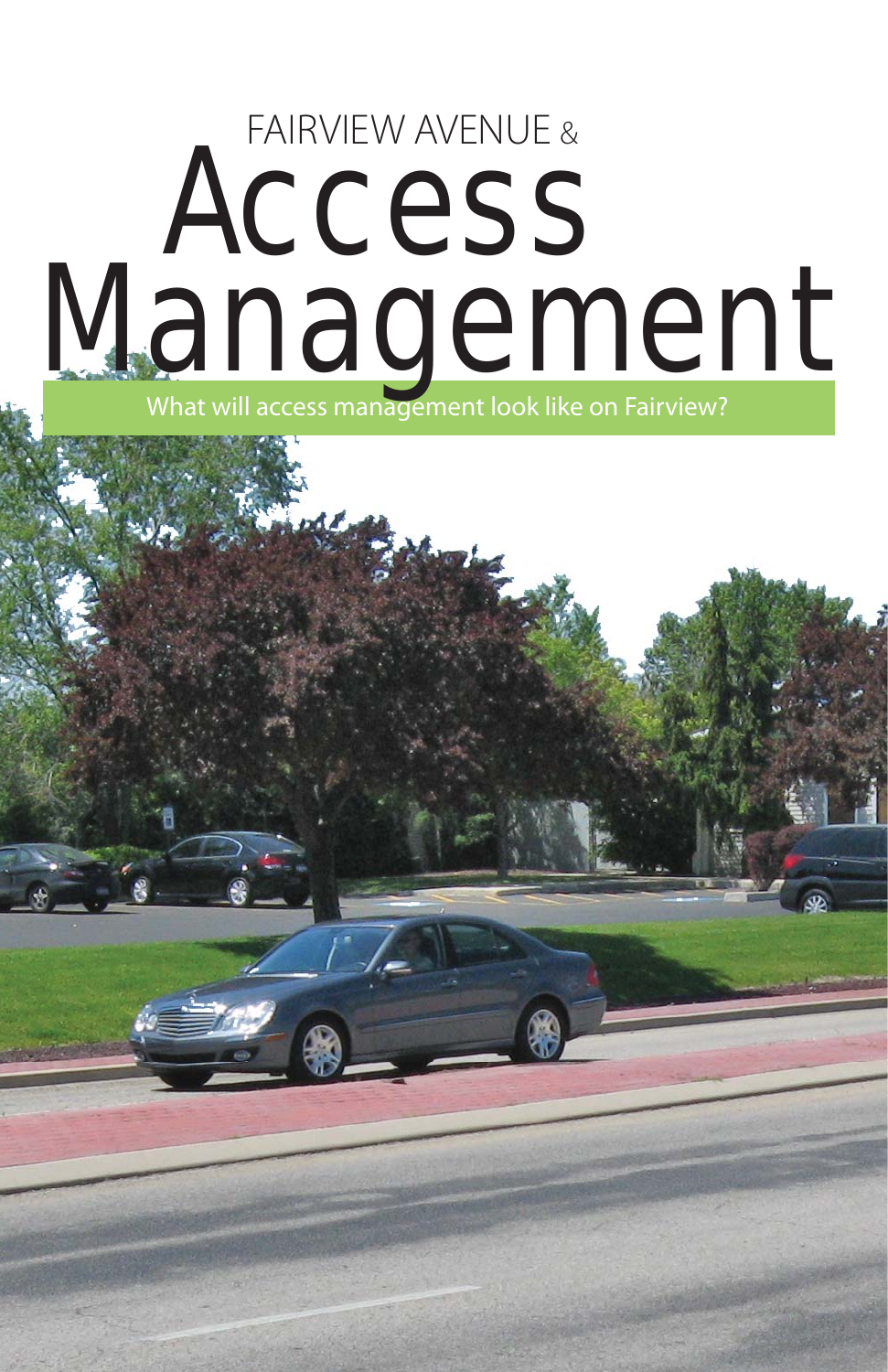## **Management Fairview Avenue Access**

**The Ada County Highway District (ACHD), the City of Boise and the City of Meridian are developing an access management plan to increase safety and reduce congestion along Fairview Avenue between Orchard Street in Boise and Linder Road in Meridian.** 



#### **What is access management?**

Access management is a set of tools that work together to **control access to and from roadways**. The goal is to increase safety and decrease congestion. A few examples are medians, driveway spacing, driveway consolidation, and service and frontage roads.



#### **Why is access management needed?**

There are many reasons for using access management on roadways. **Smoother traffic flow and increased capacity** are significant, but the most important is **improved safety**. Currently, there are on average 33,500 vehicles using Fairview Avenue each day. National criteria indicate that medians are needed when the number of vehicles exceeds 24,000. By the year 2030 traffic on Fairview is expected to increase to an average of **49,500 vehicles per day**.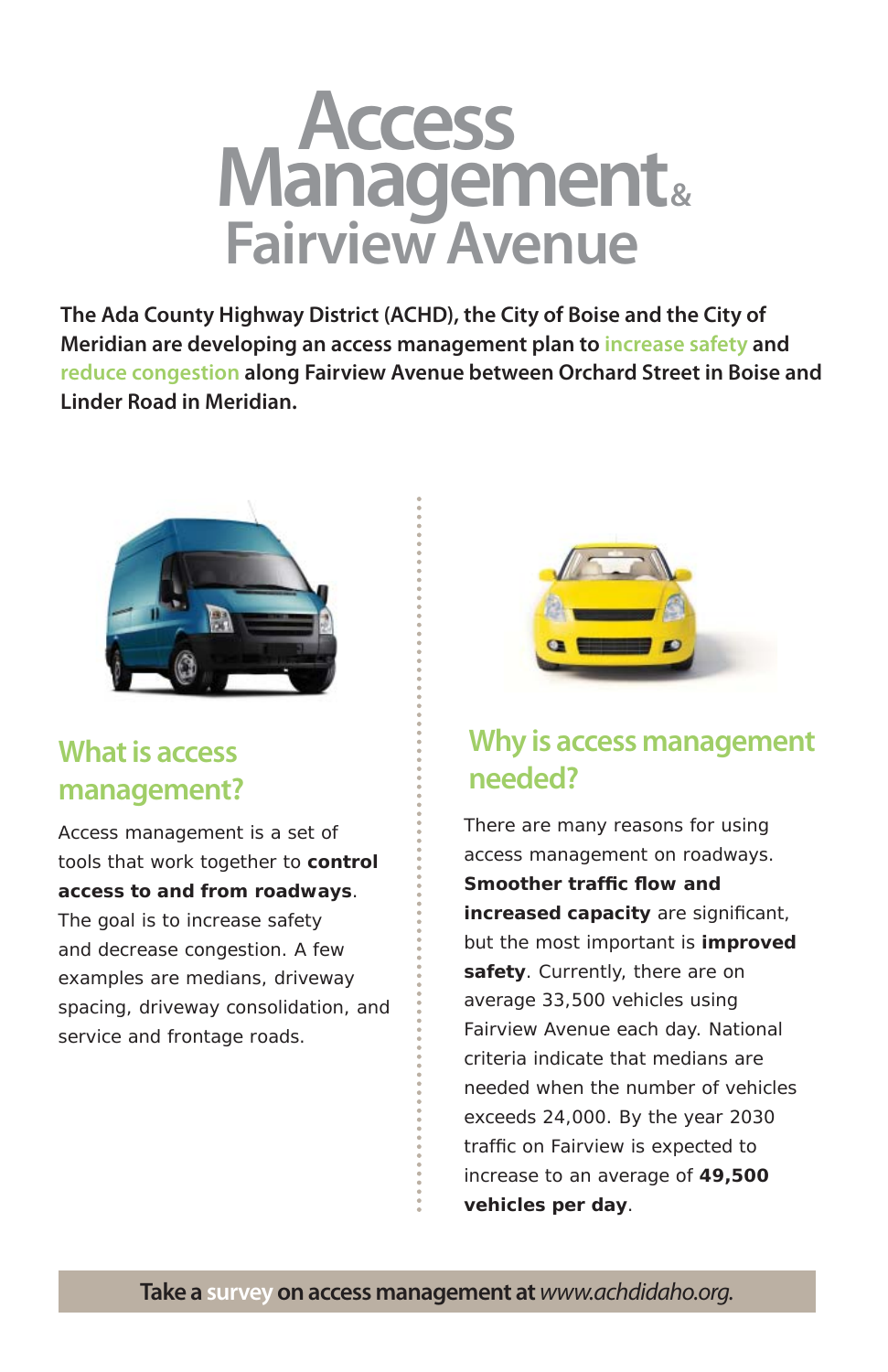# **Safety**

**Access management decreases the potential number of accidents for motorists, pedestrians and cyclists.**

#### **Vehicle conflicts decrease**

**By using a median potential conflicts** decrease from 11 conflict points **to 6 points.**



#### **Painted left turn lanes make everyone vulnerable**

Painted two-way left turn lanes leave motorists open to conflicting left turns, where two motorists traveling in opposite directions try to use the same space to make left turns.



As opposing traffic volumes increase this type of turn lane decreases in safety and increases delay.

National studies have shown a **25% decrease in accidents** when medians were used instead of painted left turn lanes.

### **Pedestrian conflicts decrease**

#### **Before access management After access management**





*Studies have shown that raised medians* **reduced pedestrian involved crashes by 45 percent and fatalities by 78 percent** *compared to two-way left turn lanes.\**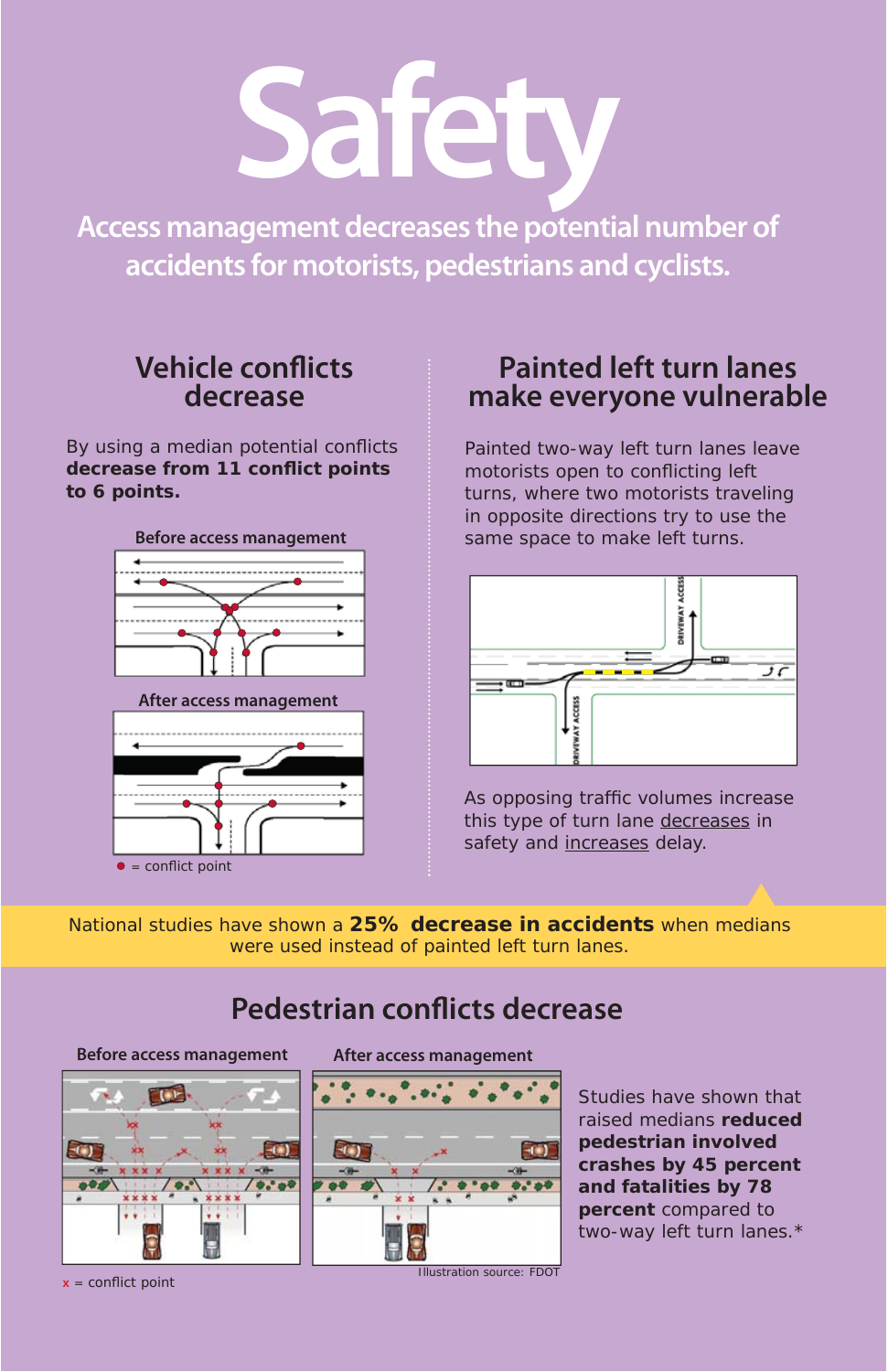

We want to hear from everyone who uses Fairview Avenue. Whether you live in a neighborhood near Fairview, own a business along the corridor or just use Fairview to shop or commute, **your opinion on access management is important**.

**Take our online survey at** *www. achdidaho.org* **and let us know what you think. The survey will be available until November 1, 2010.**

To request a paper survey, please contact ACHD at *projects@achdidaho.org* or 208-387-6100.



### **Take our survey**

If you would like to meet with the project manager to discuss Fairview Avenue and access management please contact Lisa Applebee, ACHD Project Manager at 208-387-6239 or *projects@achdidaho.org.*

#### $\bigstar$ **credits**

#### **Meet with the project manager**

# **What type of access management is planned for Fairview?**

## **Online resources**

- **Survey**
- **Fairview access management time line**
- **Long-term\*\* draft Fairview access management plan maps**
- **3D simulation**
- **Resources for businesses**

\*\*20+ years in the future

The traffic on Fairview Avenue is anticipated to increase to an average of **49,500** vehicles per day by 2030. Without access management this number of vehicles is expected to **increase congestion and delay, as well as the rate of accidents**. Lack of access management will also make it difficult for customers to get in and out of businesses.

*To arrange for a translator or other accommodation, contact ACHD at (208) 387-6100. | Se les recomienda a las personas que necesiten un inté rprete o arreglos especiales que llamen a la coordinadora de participació n pú blica, al (208) 387-6100.*



Much of the information and statistics used in this brochure were obtained from the Federal Highway Administration's (FHWA) Benefits of Access Management brochure. For more information about access management and to view the FHWA brochure, please log onto www. accessmanagement.info.

#### **When will access management be implemented on Fairview?**



#### **What could happen without access management?**

Medians will be installed on Fairview Avenue between Orchard Street and Linder Road as needed for safety and as adjacent properties redevelop.

**The remaining sections not improved by redevelopment are scheduled for construction by 2014.**

Please note that this list of access management options is not all inclusive. Please log onto www.achdidaho.org to view more examples.

#### **U-turns**

Allowed at various locations, including signalized intersections and certain midblock access locations.

#### **Medians**

All of the access management techniques on this page compliment well placed medians.

The 2006 installation of medians on Eagle Road north of I-84 showed a **35% decrease** in midblock accidents.

#### **Right in/right out**

Only right turns are allowed into and out of driveways.

Located near signalized intersections or adjacent to median strip.

#### **Mid-block access**

A break in the median used by motorists to make left turns and U-turns from the street.

On average, exclusive left-turn lanes **reduce accidents by 50%**.\*

#### **Consolidated driveways**

Properties share access by merging adjacent driveways.

Would most likely happen when adjacent properties redevelop.

Fairview has approximately **60 driveways** per mile. For safety and ease of access it is ideal to have **10 or fewer driveways** per mile.



## **Accident history**

iirview Avenue has a higher

*www.achdidaho.org*